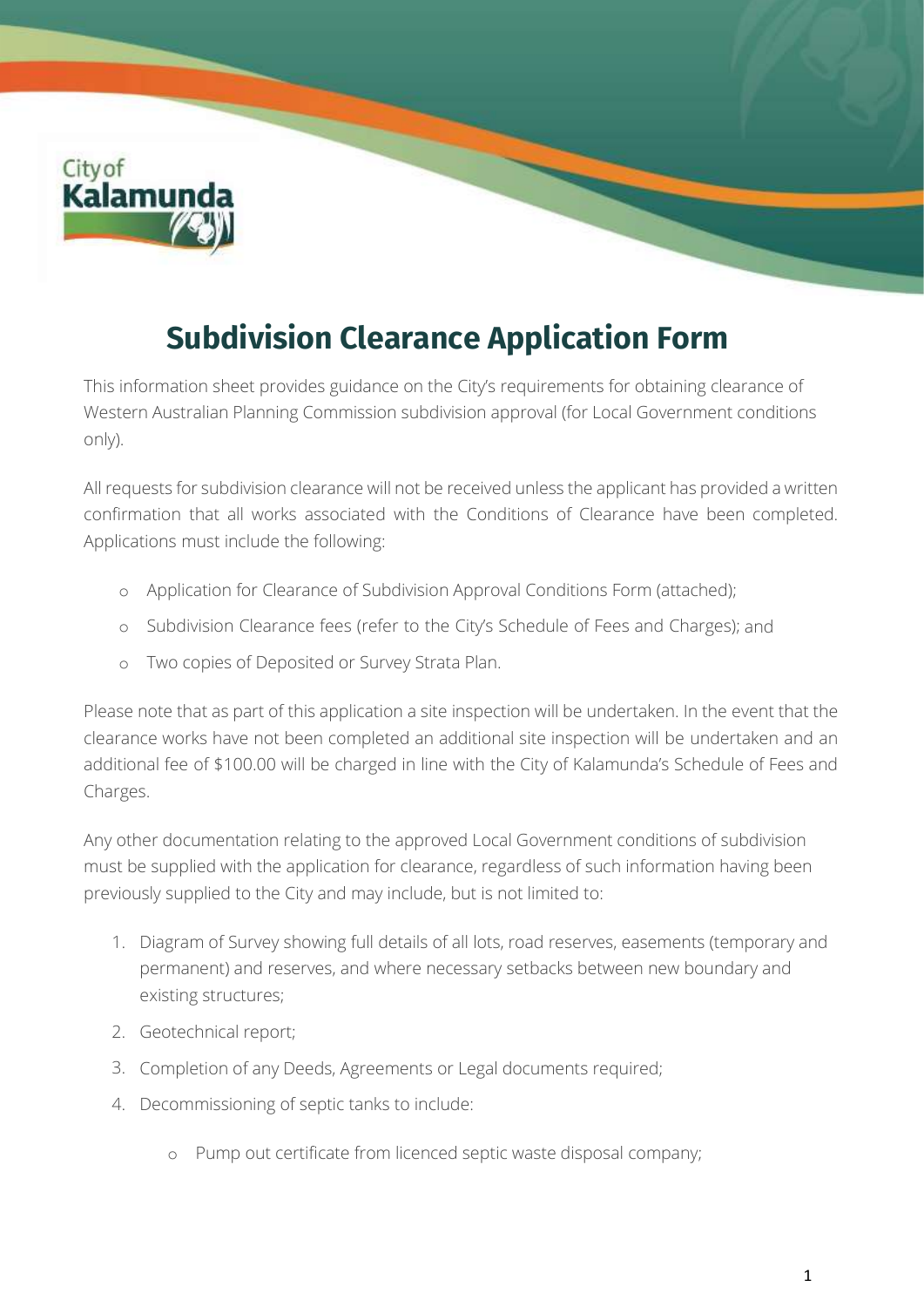

- o Details of decommissioning undertaken and by whom; and/or
- o Statutory Declaration stating that decommissioning has been undertaken (when other documentation is not available);
- 5. Consulting Engineer's Certification that all works have been completed in accordance with the approved engineering plans and specifications;
- 6. Details of retaining walls and uniform fencing completed where necessary;
- 7. Any information and assessments required to address conditions relating to Bushfire Prone Areas;
- 8. Payment of, and supporting documentation relating to, Cash-in-lieu of public open space, where relevant;
- 9. Payment of, and supporting documentation relating to, developer contributions, where relevant;
- 10. Any other documentation or information relating to the development of the land via subdivision to support future intended development, including a staging plan:
- 11. Vegetation protection plan or landscaping plan;
- 12. Photographic evidence and Schedule of Works; and
- 13. Any other information the City requires to discharge conditions of subdivision approval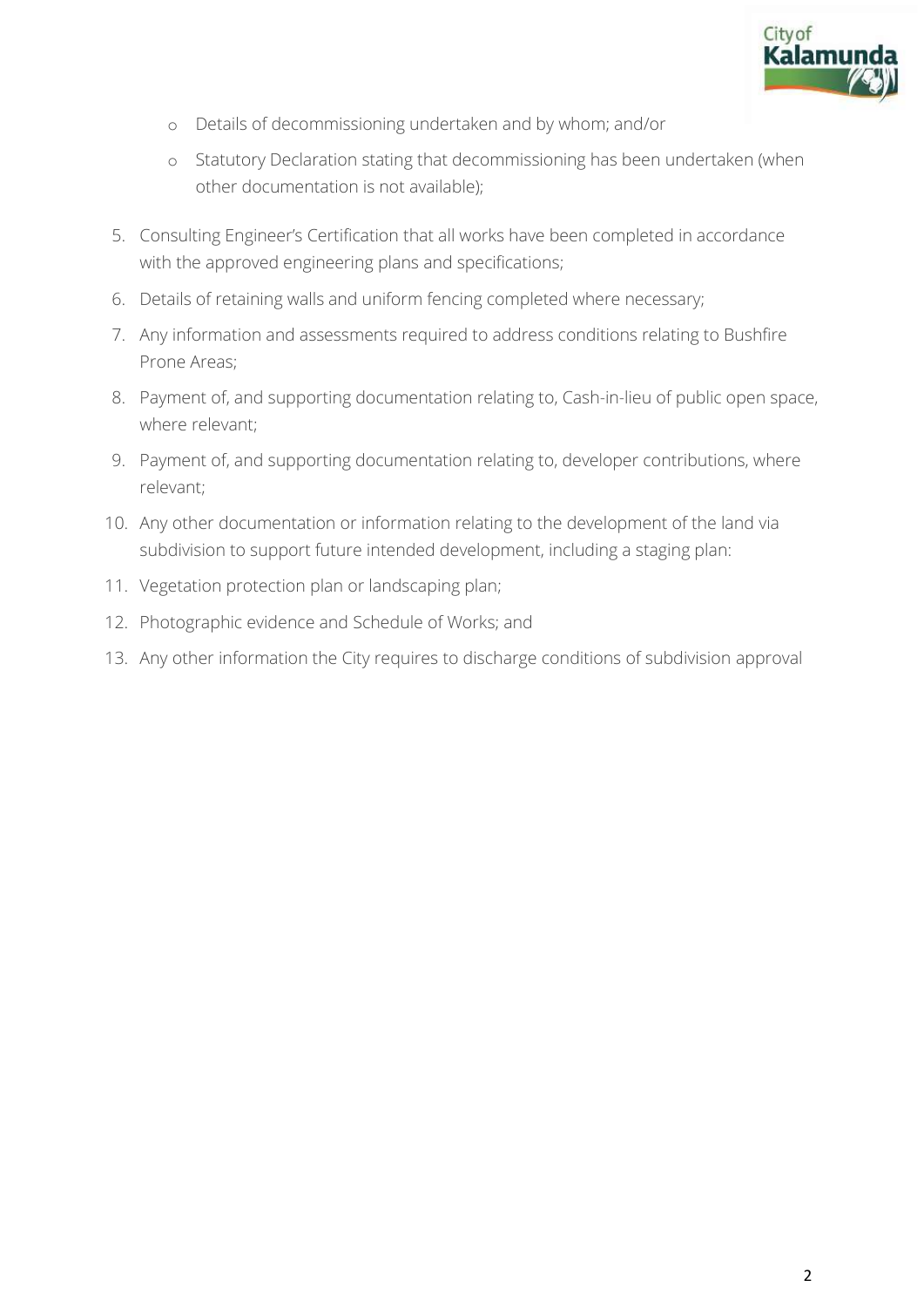

| <b>Lodgement for Subdivision Clearance</b> |  |                      |  |  |
|--------------------------------------------|--|----------------------|--|--|
| <b>WAPC Reference Number</b>               |  |                      |  |  |
| Date of WAPC Approval                      |  |                      |  |  |
| <b>Property Details</b>                    |  |                      |  |  |
| Lot Number                                 |  | <b>Street Number</b> |  |  |
| <b>Street Name</b>                         |  |                      |  |  |
| Locality                                   |  |                      |  |  |
| <b>Applicant Details</b>                   |  |                      |  |  |
| Name                                       |  |                      |  |  |
| Company                                    |  |                      |  |  |
| Email                                      |  |                      |  |  |
| Address                                    |  |                      |  |  |
| <b>Contact Number</b>                      |  |                      |  |  |
| Deposited/ Strata Plan Number              |  |                      |  |  |
| Number of Lot on Proposed Plan             |  |                      |  |  |
| Applicable Local Government Conditions     |  |                      |  |  |
| <b>Clearance Application Fee</b>           |  |                      |  |  |

Lodgment checklist and conditions form must be completed with all applications. Anything left incomplete or not included in the application may result in the application being returned.

Copies of all relevant documentation and supporting evidence / reports are to be provided with each application regardless of having been previously provided to the City for other reasons or as part of a previous clearance request.

For more information, please call 9257 9999 or email enquiries@kalamunda.wa.gov.au (attn. Planning Department